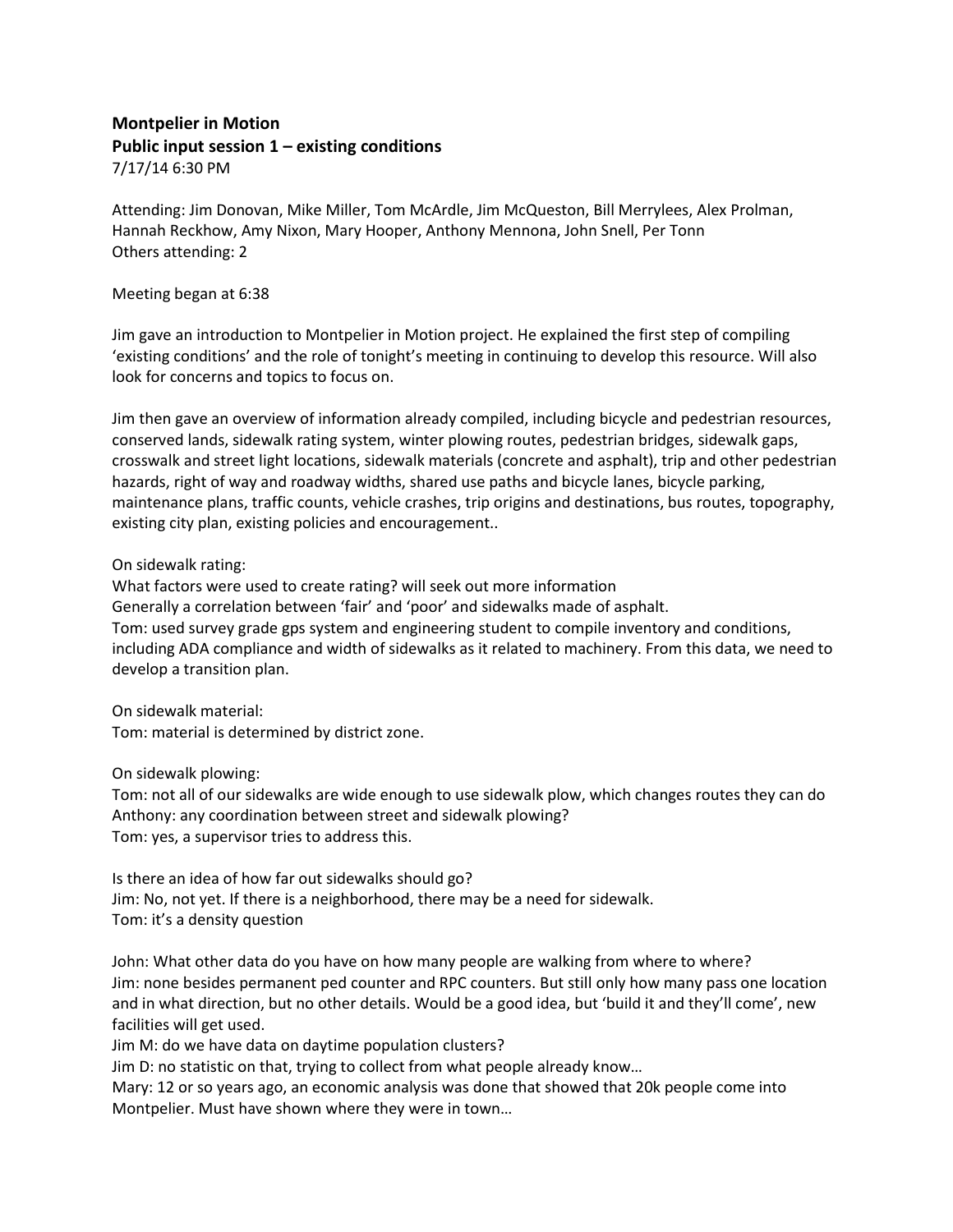Jim: Walking/Biking rates were highest in 80s, went down in 90s and are back up but not to 80s rate. Small decrease but still a decrease.

Jim: still looking for ROW width information beyond road widths Tom: not all our roads are centered in ROW, this is an old city…

On vehicle crashes:

Tom: traffic assessment of main and state, many of those are parking related crashes, including crosswalk related crashes

On bicycle facilities:

Jim: what we don't have is bicycle hazard areas…storm grates, bad roads, insufficient road space…

On encouragement plans:

Bill clarified Hubbard Park event plans for mountain bikes.

Open for comments:

Guests asked for definition of bike sharrows: A newer way to mark 'share the road', bicyclist have just as much right to use full lane as cars

Guest: are those new signs going to be accompanied to inform the public? I can hear confusion about it. Jim: this is part of education piece, are there any plans for this?

Bill: we were planning on letting Bridge know. Reason to put them in middle is winter wear and message that bikes can use whole lane.

Tom: signage is optional, additional information to motoring public. For lanes, it's recommended to use signs as well.

John: public restrooms too

Bill: on map of destinations, additional way to tell story for bikes at least, there are many destinations outside of city. How to take that into consideration?

Jim: that was handled by putting stars at end of city where it looked like there were more destinations beyond.

Bill: are these routes going to be prioritized?

Jim: too early to tell, we don't know the community as well as steering committee and community…if the community doesn't think it's a good idea to prioritize then we won't.

Anthony: would like to stress importance of bike hazard map.

Tom: some of our roads we paint edge lines on them, were there is only a foot or so of shoulder. Is that a hazard?

Jim: unsure, will look into!

Anthony and Mary agreed that 1 foot shoulder pinch is a hazard.

Mary: correlation between shoulder width and vehicle speed? Jim: yes, looking at this, in comparison with state standards. Discussion of dimensional standards.